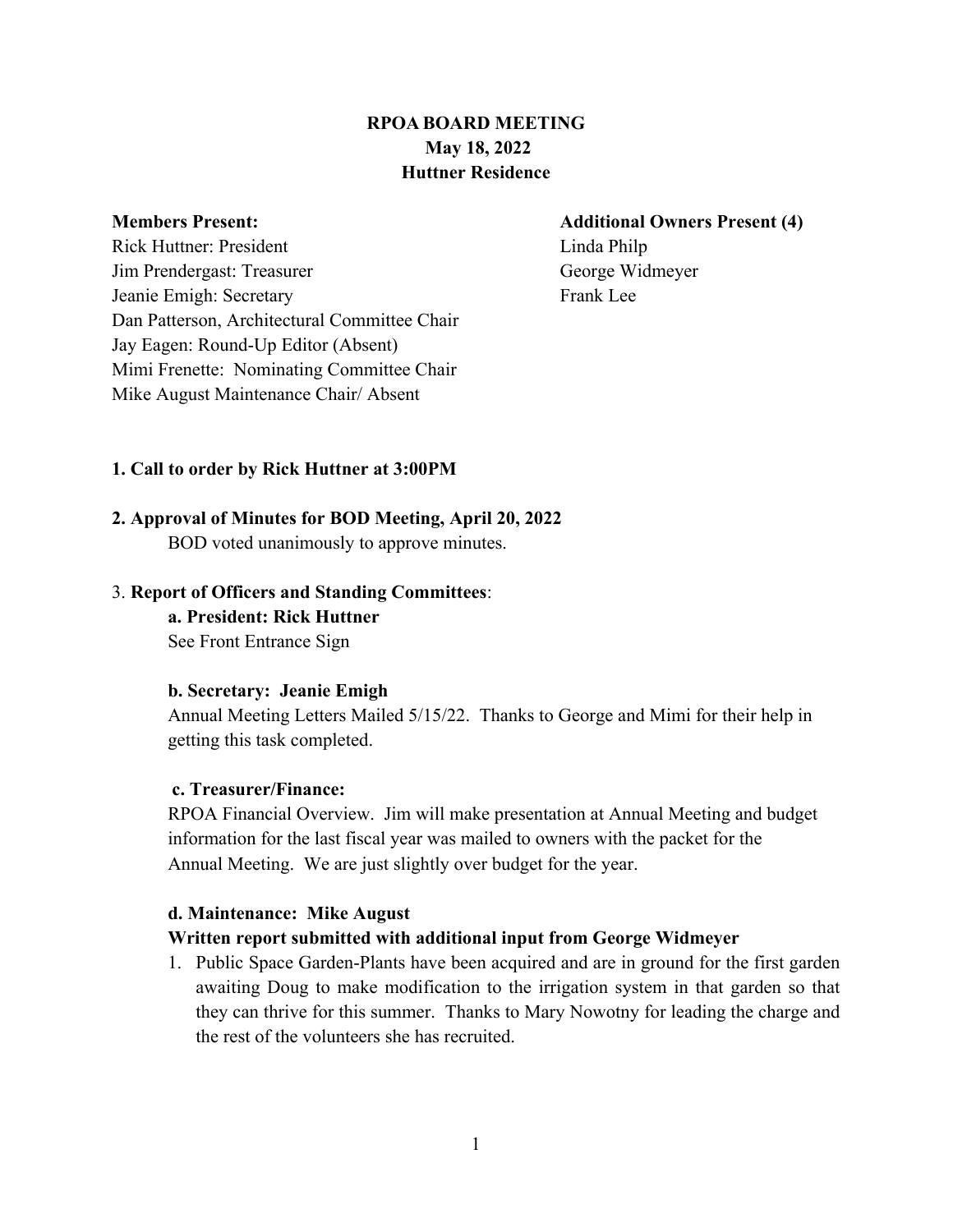- 2. Gopher Invasions: A contractor has been engaged to help us eliminate the gopher activity in the area. He ahs already started in some areas and we are trying to identify current activity in Bear Park.and treat there. Kudos to Laura Parker for leading on this project.
- 3. The project to replace the hedges along the big curve on CCR is commencing. Maureen Tara has done a great job of planning and coordinating this project. At present the contractor has health issues that have delayed implementing this project.
- 4. The irrigation system has been reactivated. A pump failure and broken lines have made the effort more difficult but everything should be up and running by now. Some homes didn't have water as scheduled but this is being resolved. The Bear Park irrigation system will switch to early mornings when issues resolved.
- 5. Annual curb side clean up: Confusion over when this was to occur. (Did occur on 5/19/22)
- 6. Fire exit gate was installed on road that parallels the Goodman Estates. Two locks will

be installed. One for fire department and one for owners. The combination for this will be provided when available.

#### **e. Architecture: (Dan Patterson)**

#### **Applied:**

No new applications received

#### **Approved:**

- Lot 38 Install safety railing and back deck adjacent to Unit C4
- Lot 78 Install awning windows in front and back bathrooms;
- Lot 57 Install heat pump/air conditioning; Replace 12-foot sliding door With 6-foot door with side windows; place woo decking with Trek off Great room and master same footprint.
- Lot 78 Install awning windows front and back bathrooms
- Lot 79 Install pergola over back patio
- Lot 80 Replace deck with Tres same deck footprint
- Lot 143 Install shed at rear of property

## **Completed:**

Lot 143: Stain house; replace wood shake roof

#### **f. Nominating: Mimi Frenette**

No additional owners have applied to be on the BOD. Currently only candidate is Jay Eagen. As this will reduce the current BOD to 5 a motion was made and approved unanimously to reduce the current BOD size to 5 members effective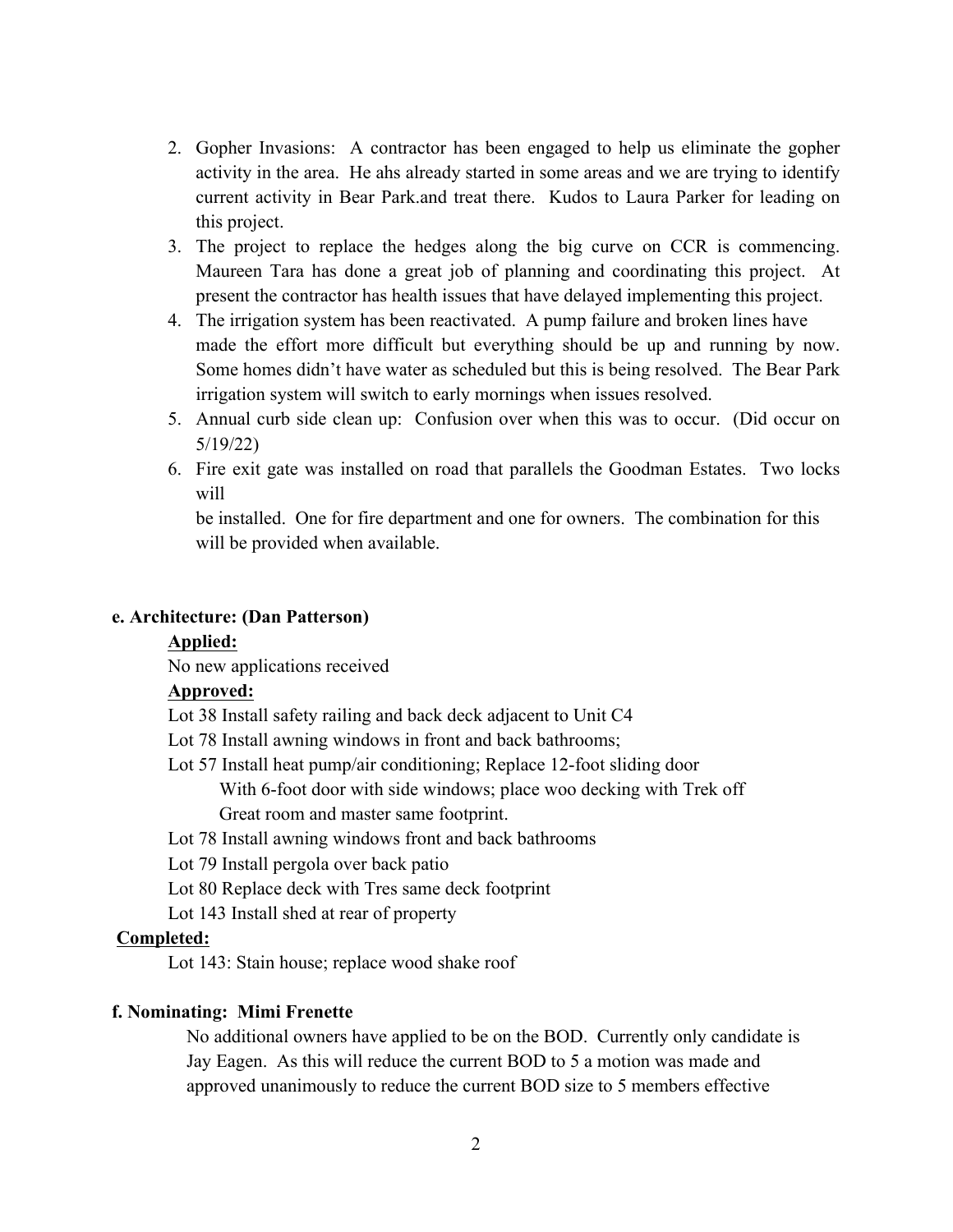June 19,2022 following Annual Meeting.

The following Architecture Board Members were unanimously approved by a vote of the BOD: Chair: Marian Hamlen. Members: Lina Philp and Janet Dermer. Alternate members: Scott Voss; Dan Patterson. The BOD President approved the selection Marion Hamlen as Chair.

#### **4. Items Requiring Discussing/Action**

#### **a. Front Entrance Sign: Rick Huttner:**

The sign has been installed and we are awaiting the stone work installation. The contractor hopes to be able to do this at end of June/ first of July. With the delays we encountered with the sign installation we had to reschedule the remainder of the work. Thanks to Maureen Tara we remain on budget to finish this project**.** 

#### **b. Internet Provider: Jay Eagen**

Network Solutions is our new internet provider. Jay is in process of setting up emails

#### for

the BOD and working with Myriam Palmer to update the website.

#### **c. Garage Sale: Jeanie Emigh**

Several owners have expressed concerns about continuing to hold a community sale for security reasons. It could possibly attract persons to our neighborhood who don't have the best intentions. The DCCRs state garage sales "may" be held in June. Historically we have had them on a set June date for over last 20 years. The average number of owners participating is 12. After lengthy discussion the BOD decided to go forward this year with holding the community garage sale as we have in the past. It will be placed on the Annual Meeting agenda for discussion and the item will be placed in the next Ranch Survey for owners to give their input.

#### **5. New Business:**

- a. **Annual Meeting Documents**: George and Mimi are finalizing the ballots and Jeanie will get them printed. Board members will continue to work on the agenda for posting prior to meeting.
- b. **Architecture Committee:** governing docs: Our DCCRs require approval of all Architecture Committee members by the BOD and specific approval of the chair of this committee by BOD president. (See above.) In addition once new DCCRs are passed the Architectural Rules will require revision. (**Action Item: Marion Hamlen/BOD)**